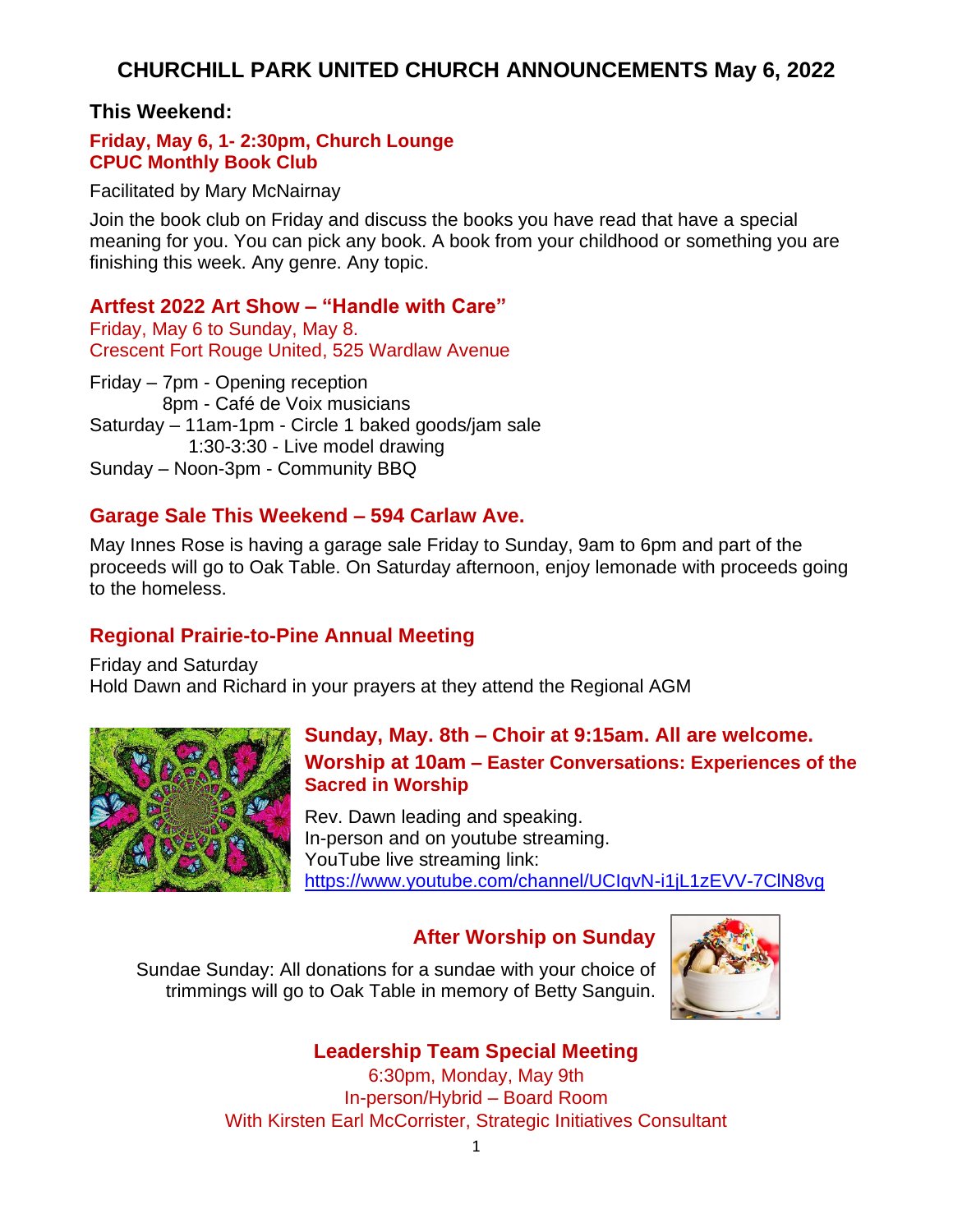## **Women's Support Group** *continues*

Wednesdays, 2-3:30pm in May Contact Dawn if you want to attend for the first time.



## **Ukulele Group**

Wednesdays, 7:30pm in the Church Lounge Find your own sweet sound strumming with the Ukulele players. New players are always welcome

## **Opportunities at CPUC:**

- **1) Leadership Team Vice-Chair/Chair-Incumbent:** If you are a good listener, enjoy being part of decision-making and want to contribute meaningfully to your faith community, consider putting your name forward for Leadership Team. We currently seek a Chair-Incumbent to join our lively, good-natured and wise Leadership Team. Interested individuals, contact Shanon at: shanonstewart(at)hotmail.com.
- **2) Ministry and Personnel Committee:** Seeks two additional members. M&P members offer a listening ear and the voice of wisdom to paid staff and members of the congregation. They negotiate contracts with staff, do annual reviews, have a voice on the Leadership Team and play a key role in the well-being of any congregation. If you are excellent with confidentiality, keep an ear to the ground and are a strong cheerleader for our congregation, this could be the role for you. Contact Shanon if you are interested.



There are many wonderful happenings – all posted in the Prairie to Pine News and events. Get it to your mailboxes each week for the latest happenings.

<https://prairietopinerc.ca/news/>



## **Herb Gardening**

Thursday, May 12, 10-11am. Master Gardener, Teresa Lopata, will share her extensive knowledge on growing fresh herbs for culinary use. To register: [cfruc55plus@gmail.com](mailto:cfruc55plus@gmail.com) or (204) 299-9919.

Come and join us at CFRUC on Thursdays for the following free" sessions: